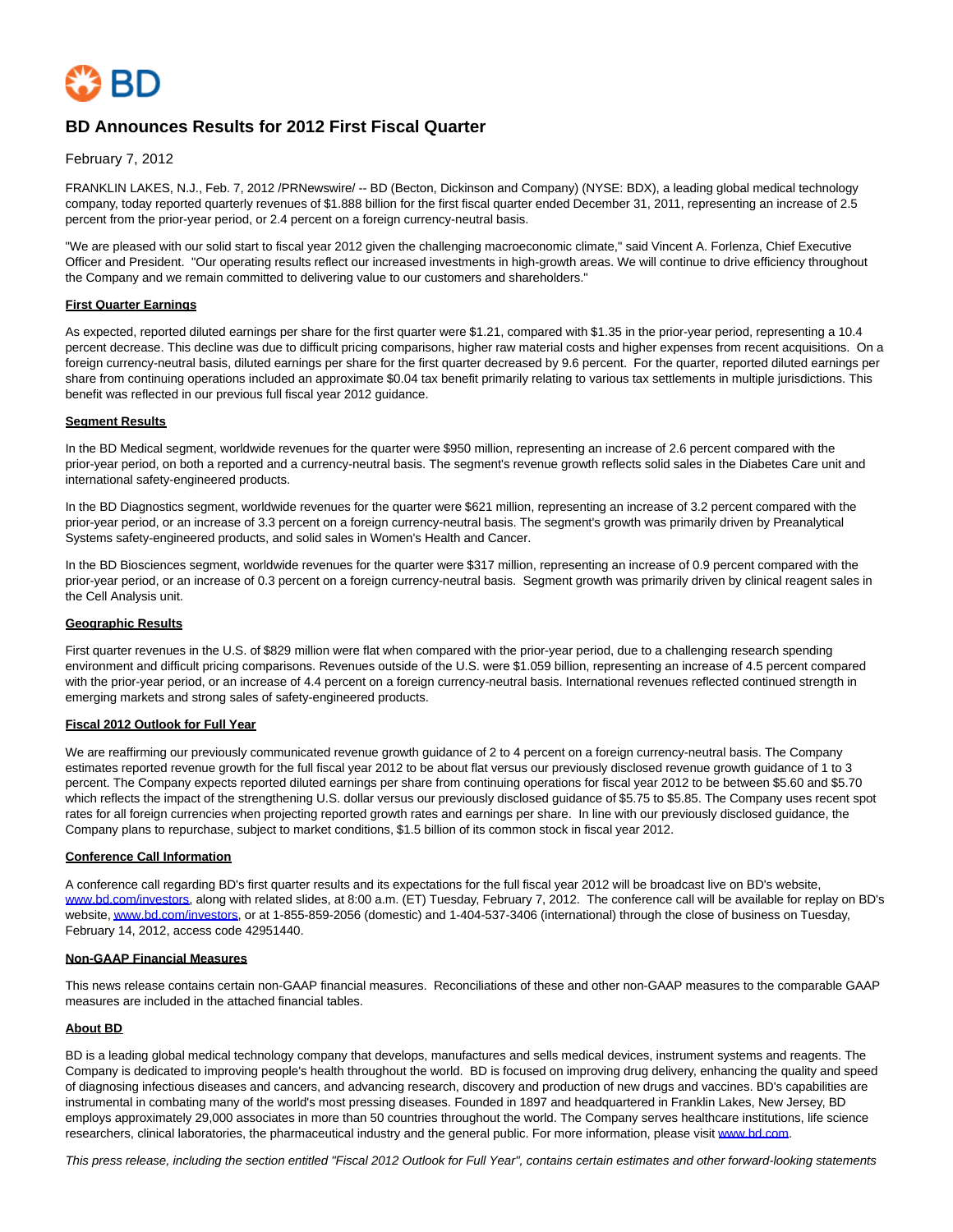(as defined under Federal securities laws) regarding BD's performance, including future revenues and earnings per share. All such statements are based upon current expectations of BD and involve a number of business risks and uncertainties. Actual results could vary materially from anticipated results described, implied or projected in any forward-looking statement. With respect to forward-looking statements contained herein, a number of factors could cause actual results to vary materially from any forward-looking statement. These factors include, but are not limited to: the unknown consequences of healthcare reform in the United States, including the impact of the reduction in Medicare and Medicaid payments to hospitals, pharmaceutical companies and other customers, which could reduce demand for our products and increase downward pricing pressure; adverse changes in regional, national or foreign economic conditions, including any impact that may result from the current global economic conditions on our ability to access credit markets and finance our operations, the demand for our products and services as a result of reduced government funding, lower utilization rates or otherwise, or our suppliers' ability to provide products needed for our operations; changes in interest or foreign currency exchange rates; competitive factors; pricing and market share pressures; difficulties inherent in product development and delays in product introductions; increases in energy costs and their effect on, among other things, the cost of producing BD's products; fluctuations in costs and availability of raw materials and in BD's ability to maintain favorable supplier arrangements and relationships; new or changing laws impacting our business or changes in enforcement practices with respect to such laws; uncertainties of litigation (as described in BD's filings with the Securities and Exchange Commission); future healthcare reform, including changes in government pricing and reimbursement policies or other cost containment reforms; the effects of potential pandemic diseases; our ability to successfully integrate any businesses we acquire; and issuance of new or revised accounting standards, as well as other factors discussed in BD's filings with the Securities and Exchange Commission. We do not intend to update any forward-looking statements to reflect events or circumstances after the date hereof except as required by applicable laws or regulations.

## BECTON DICKINSON AND COMPANY

CONSOLIDATED INCOME STATEMENTS

(Unaudited; Amounts in thousands, except per share data)

|                                                                                        | Three Months Ended December 31, |             |    |             |          |  |  |
|----------------------------------------------------------------------------------------|---------------------------------|-------------|----|-------------|----------|--|--|
|                                                                                        |                                 | 2011        |    | 2010        | % Change |  |  |
| <b>REVENUES</b>                                                                        |                                 | \$1,887,645 |    | \$1,842,005 | 2.5      |  |  |
| Cost of products sold                                                                  |                                 | 926,182     |    | 865,431     | 7.0      |  |  |
| Selling and administrative                                                             |                                 | 488,958     |    | 447,954     | 9.2      |  |  |
| Research and development                                                               |                                 | 113,936     |    | 115,542     | (1.4)    |  |  |
| <b>TOTAL OPERATING COSTS</b>                                                           |                                 |             |    |             |          |  |  |
| <b>AND EXPENSES</b>                                                                    |                                 | 1,529,076   |    | 1,428,927   | 7.0      |  |  |
| <b>OPERATING INCOME</b>                                                                |                                 | 358,569     |    | 413,078     | (13.2)   |  |  |
| Interest income                                                                        |                                 | 15,448      |    | 15,222      | 1.5      |  |  |
| Interest expense                                                                       |                                 | (29, 378)   |    | (15, 553)   | 88.9     |  |  |
| Other expense, net                                                                     |                                 | (385)       |    | (4,596)     | (91.6)   |  |  |
| INCOME FROM CONTINUING OPERATIONS BEFORE<br><b>INCOME TAXES</b>                        |                                 | 344,254     |    | 408,151     | (15.7)   |  |  |
| Income tax provision                                                                   |                                 | 81,244      |    | 93,875      | (13.5)   |  |  |
| INCOME FROM CONTINUING OPERATIONS                                                      |                                 | 263,010     |    | 314,276     | (16.3)   |  |  |
| (LOSS) INCOME FROM DISCONTINUED OPERATIONS<br>NET OF INCOME TAX (BENEFIT) PROVISION OF |                                 |             |    |             |          |  |  |
| \$(19) AND \$223, RESPECTIVELY                                                         |                                 | (25)        |    | 1,661       | ΝM       |  |  |
| <b>NET INCOME</b>                                                                      | \$                              | 262,985     | \$ | 315,937     | (16.8)   |  |  |
| <b>EARNINGS PER SHARE</b>                                                              |                                 |             |    |             |          |  |  |
| Basic:                                                                                 |                                 |             |    |             |          |  |  |
| Income from continuing operations                                                      | \$                              | 1.23        | \$ | 1.38        | (10.9)   |  |  |
| (Loss) Income from discontinued operations                                             | \$                              |             | \$ | 0.01        | ΝM       |  |  |
| Net income                                                                             | \$                              | 1.23        | \$ | 1.39        | (11.5)   |  |  |
| Diluted:                                                                               |                                 |             |    |             |          |  |  |
| Income from continuing operations                                                      | \$                              | 1.21        | \$ | 1.35        | (10.4)   |  |  |
| (Loss) Income from discontinued operations                                             |                                 |             | \$ | 0.01        | ΝM       |  |  |
| Net income                                                                             | \$<br>\$                        | 1.21        | \$ | 1.36        | (11.0)   |  |  |
|                                                                                        |                                 |             |    |             |          |  |  |
| AVERAGE SHARES OUTSTANDING                                                             |                                 |             |    |             |          |  |  |
| Basic                                                                                  |                                 | 214,300     |    | 228,083     |          |  |  |

Diluted 217,634 232,915

NM - Not Meaningful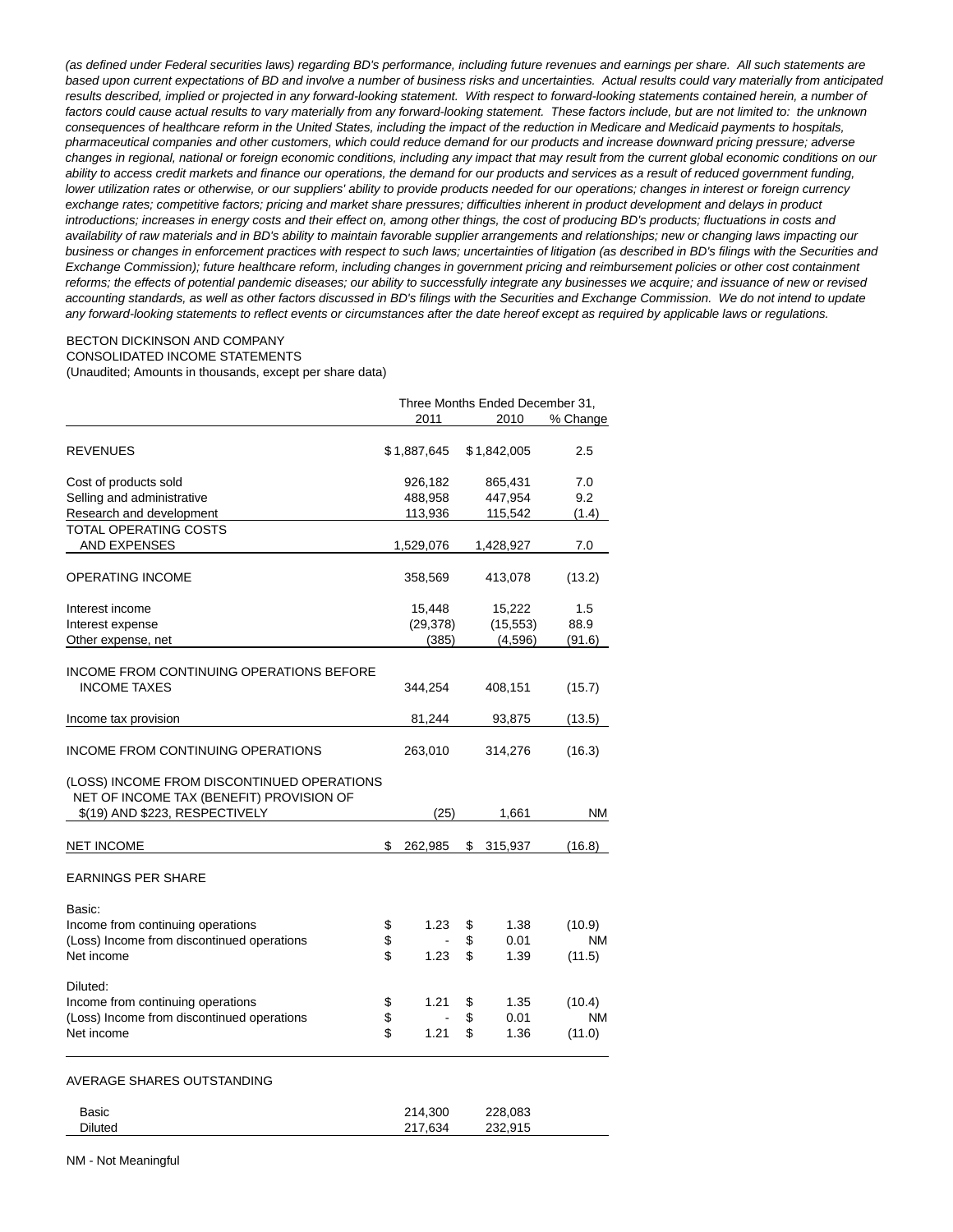|                       | Three Months Ended December 31, |             |          |             |        |  |  |  |  |
|-----------------------|---------------------------------|-------------|----------|-------------|--------|--|--|--|--|
|                       |                                 | 2011        | % Change |             |        |  |  |  |  |
|                       |                                 |             |          |             |        |  |  |  |  |
| <b>BD MEDICAL</b>     |                                 |             |          |             |        |  |  |  |  |
| <b>United States</b>  | \$                              | 414,669     | \$       | 405,527     | 2.3    |  |  |  |  |
| International         |                                 | 535,728     |          | 521,020     | 2.8    |  |  |  |  |
| <b>TOTAL</b>          | \$                              | 950,397     | \$       | 926,547     | 2.6    |  |  |  |  |
|                       |                                 |             |          |             |        |  |  |  |  |
| <b>BD DIAGNOSTICS</b> |                                 |             |          |             |        |  |  |  |  |
| <b>United States</b>  | \$                              | 311,623     | \$       | 308,851     | 0.9    |  |  |  |  |
| International         |                                 | 309,120     |          | 292,871     | 5.5    |  |  |  |  |
| <b>TOTAL</b>          | \$                              | 620,743     | \$       | 601,722     | 3.2    |  |  |  |  |
| <b>BD BIOSCIENCES</b> |                                 |             |          |             |        |  |  |  |  |
| <b>United States</b>  | \$                              | 102,501     | \$       | 114,224     | (10.3) |  |  |  |  |
| International         |                                 | 214,004     |          | 199,512     | 7.3    |  |  |  |  |
| <b>TOTAL</b>          | \$                              | 316,505     | \$       | 313,736     | 0.9    |  |  |  |  |
| <b>TOTAL REVENUES</b> |                                 |             |          |             |        |  |  |  |  |
| <b>United States</b>  | \$                              | 828,793     | \$       | 828,602     | 0.0    |  |  |  |  |
| International         |                                 | 1,058,852   |          | 1,013,403   | 4.5    |  |  |  |  |
| <b>TOTAL</b>          |                                 | \$1,887,645 |          | \$1,842,005 | 2.5    |  |  |  |  |

Page 2

BECTON DICKINSON AND COMPANY SUPPLEMENTAL REVENUE INFORMATION REVENUES BY BUSINESS SEGMENTS AND UNITS Three Months Ended December 31, (Unaudited; Amounts in thousands)

|                                    |              | <b>United States</b> |          |
|------------------------------------|--------------|----------------------|----------|
|                                    | 2011         | 2010                 | % Change |
|                                    |              |                      |          |
| <b>BD MEDICAL</b>                  |              |                      |          |
| Medical Surgical Systems \$248,415 |              | \$254,254            | (2.3)    |
| Diabetes Care                      | 105,526      | 99,585               | 6.0      |
| <b>Pharmaceutical Systems</b>      | 60,728       | 51,688               | 17.5     |
| <b>TOTAL</b>                       | \$414,669    | \$405,527            | 2.3      |
|                                    |              |                      |          |
| <b>BD DIAGNOSTICS</b>              |              |                      |          |
| <b>Preanalytical Systems</b>       | \$162,115    | \$162,059            | 0.0      |
| <b>Diagnostic Systems</b>          | 149,508      | 146,792              | 1.9      |
| <b>TOTAL</b>                       | \$311,623    | \$308,851            | 0.9      |
|                                    |              |                      |          |
| <b>BD BIOSCIENCES</b>              |              |                      |          |
| Cell Analysis                      | 73,792<br>\$ | \$<br>80,255         | (8.1)    |
| Discovery Labware                  | 28,709       | 33,969               | (15.5)   |
| <b>TOTAL</b>                       | \$102,501    | \$114,224            | (10.3)   |
|                                    |              |                      |          |
| TOTAL UNITED STATES                | \$828,793    | \$828,602            | 0.0      |
|                                    |              |                      |          |

Page 3

BECTON DICKINSON AND COMPANY SUPPLEMENTAL REVENUE INFORMATION REVENUES BY BUSINESS SEGMENTS AND UNITS Three Months Ended December 31, (continued)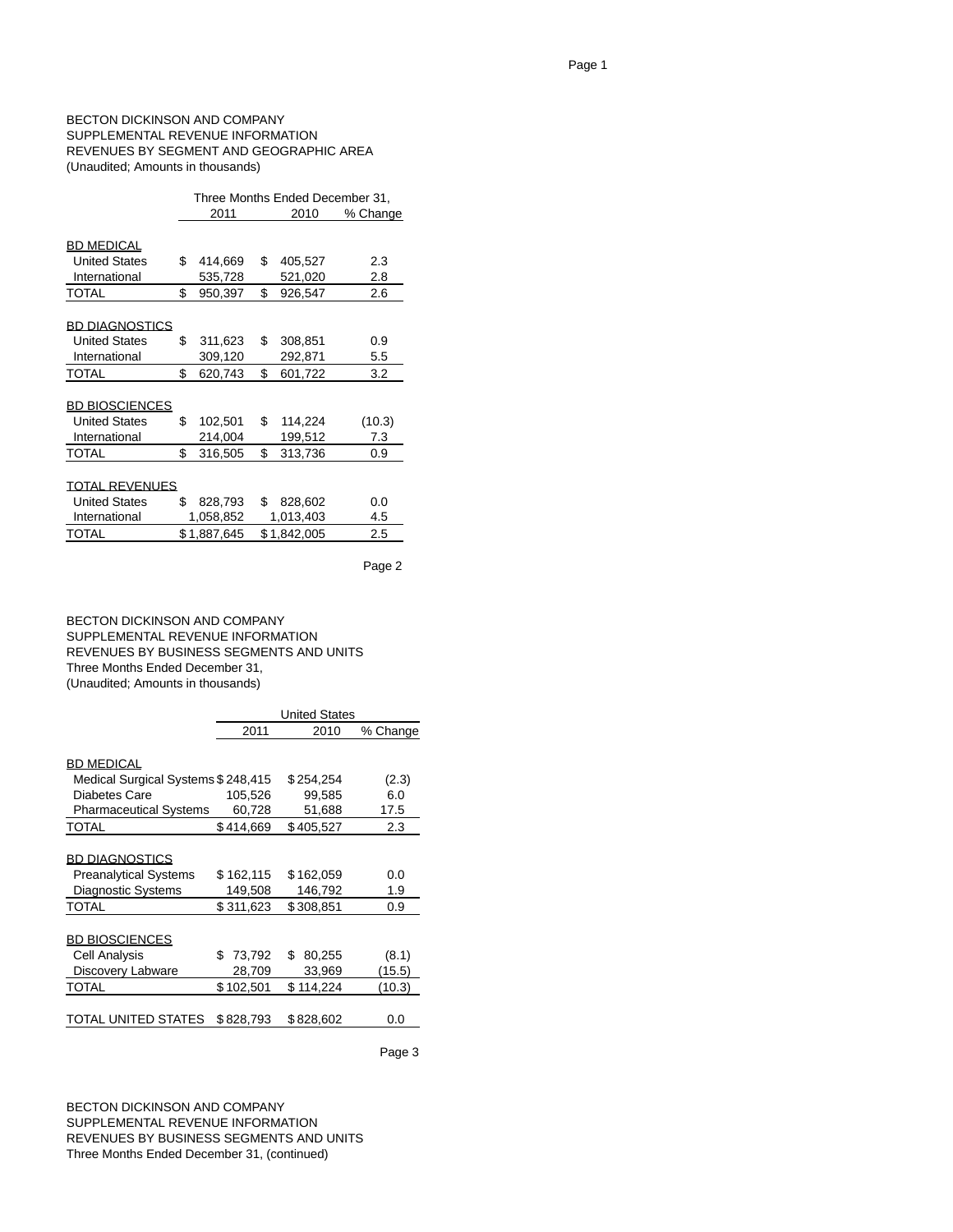|                                                                                    | International            |    |                    |             |             |              |  |  |  |
|------------------------------------------------------------------------------------|--------------------------|----|--------------------|-------------|-------------|--------------|--|--|--|
|                                                                                    |                          |    |                    | % Change    |             |              |  |  |  |
|                                                                                    | 2011                     |    | 2010               | Reported    | <b>FXN</b>  | FX Impact    |  |  |  |
| <b>BD MEDICAL</b>                                                                  |                          |    |                    |             |             |              |  |  |  |
| Medical Surgical Systems \$                                                        | 273,893                  | \$ | 258,474            | 6.0         | 6.5         | (0.5)        |  |  |  |
| Diabetes Care                                                                      | 120,394                  |    | 114,297            | 5.3         | 5.0         | 0.3          |  |  |  |
| <b>Pharmaceutical Systems</b>                                                      | 141,441                  |    | 148,249            | (4.6)       | (5.3)       | 0.7          |  |  |  |
| TOTAL                                                                              | \$<br>535,728            | \$ | 521,020            | 2.8         | 2.8         |              |  |  |  |
| <b>BD DIAGNOSTICS</b><br><b>Preanalytical Systems</b><br><b>Diagnostic Systems</b> | \$<br>154,507<br>154,613 | \$ | 150,569<br>142,302 | 2.6<br>8.7  | 3.5<br>8.2  | (0.9)<br>0.5 |  |  |  |
| TOTAL                                                                              | \$<br>309,120            | \$ | 292,871            | 5.5         | 5.8         | (0.3)        |  |  |  |
| <b>BD BIOSCIENCES</b><br>Cell Analysis<br>Discovery Labware                        | \$<br>169,809<br>44,195  | \$ | 160,487<br>39,025  | 5.8<br>13.2 | 5.1<br>11.2 | 0.7<br>2.0   |  |  |  |
| TOTAL                                                                              | \$<br>214,004            | \$ | 199,512            | 7.3         | 6.3         | 1.0          |  |  |  |
| TOTAL INTERNATIONAL                                                                | \$1,058,852              |    | \$1,013,403        | 4.5         | 4.4         | 0.1          |  |  |  |

Page 4

BECTON DICKINSON AND COMPANY SUPPLEMENTAL REVENUE INFORMATION REVENUES BY BUSINESS SEGMENTS AND UNITS Three Months Ended December 31, (continued) (Unaudited; Amounts in thousands)

|                                        | Total |             |     |             |          |            |           |  |  |  |
|----------------------------------------|-------|-------------|-----|-------------|----------|------------|-----------|--|--|--|
|                                        |       |             |     |             | % Change |            |           |  |  |  |
|                                        |       | 2011        |     | 2010        | Reported | <b>FXN</b> | FX Impact |  |  |  |
| <b>BD MEDICAL</b>                      |       |             |     |             |          |            |           |  |  |  |
| Medical Surgical Systems \$            |       | 522,308     | \$  | 512,728     | 1.9      | 2.1        | (0.2)     |  |  |  |
| Diabetes Care                          |       | 225,920     |     | 213,882     | 5.6      | 5.5        | 0.1       |  |  |  |
| <b>Pharmaceutical Systems</b>          |       | 202,169     |     | 199,937     | 1.1      | 0.6        | 0.5       |  |  |  |
| TOTAL                                  | \$    | 950,397     | \$  | 926,547     | 2.6      | 2.6        |           |  |  |  |
| <b>BD DIAGNOSTICS</b>                  |       |             |     |             |          |            |           |  |  |  |
| <b>Preanalytical Systems</b>           | \$    | 316,622     | \$. | 312,628     | 1.3      | 1.7        | (0.4)     |  |  |  |
| Diagnostic Systems                     |       | 304,121     |     | 289,094     | 5.2      | 5.0        | 0.2       |  |  |  |
| TOTAL                                  | \$    | 620,743     | \$  | 601,722     | 3.2      | 3.3        | (0.1)     |  |  |  |
| <b>BD BIOSCIENCES</b><br>Cell Analysis | \$    | 243,601     | \$. | 240.742     | 1.2      | 0.7        | 0.5       |  |  |  |
| Discovery Labware                      |       | 72,904      |     | 72,994      | (0.1)    | (1.2)      | 1.1       |  |  |  |
| TOTAL                                  | \$    | 316,505     | \$  | 313,736     | 0.9      | 0.3        | 0.6       |  |  |  |
| <b>TOTAL REVENUES</b>                  |       | \$1,887,645 |     | \$1,842,005 | 2.5      | 2.4        | 0.1       |  |  |  |

Page 5

BECTON DICKINSON AND COMPANY SUPPLEMENTAL REVENUE INFORMATION SAFETY REVENUES (Unaudited; Amounts in thousands)

> Three Months Ended December 31, % Change 2011 2010 Reported FXN FX Impact

TOTAL SAFETY REVENUES